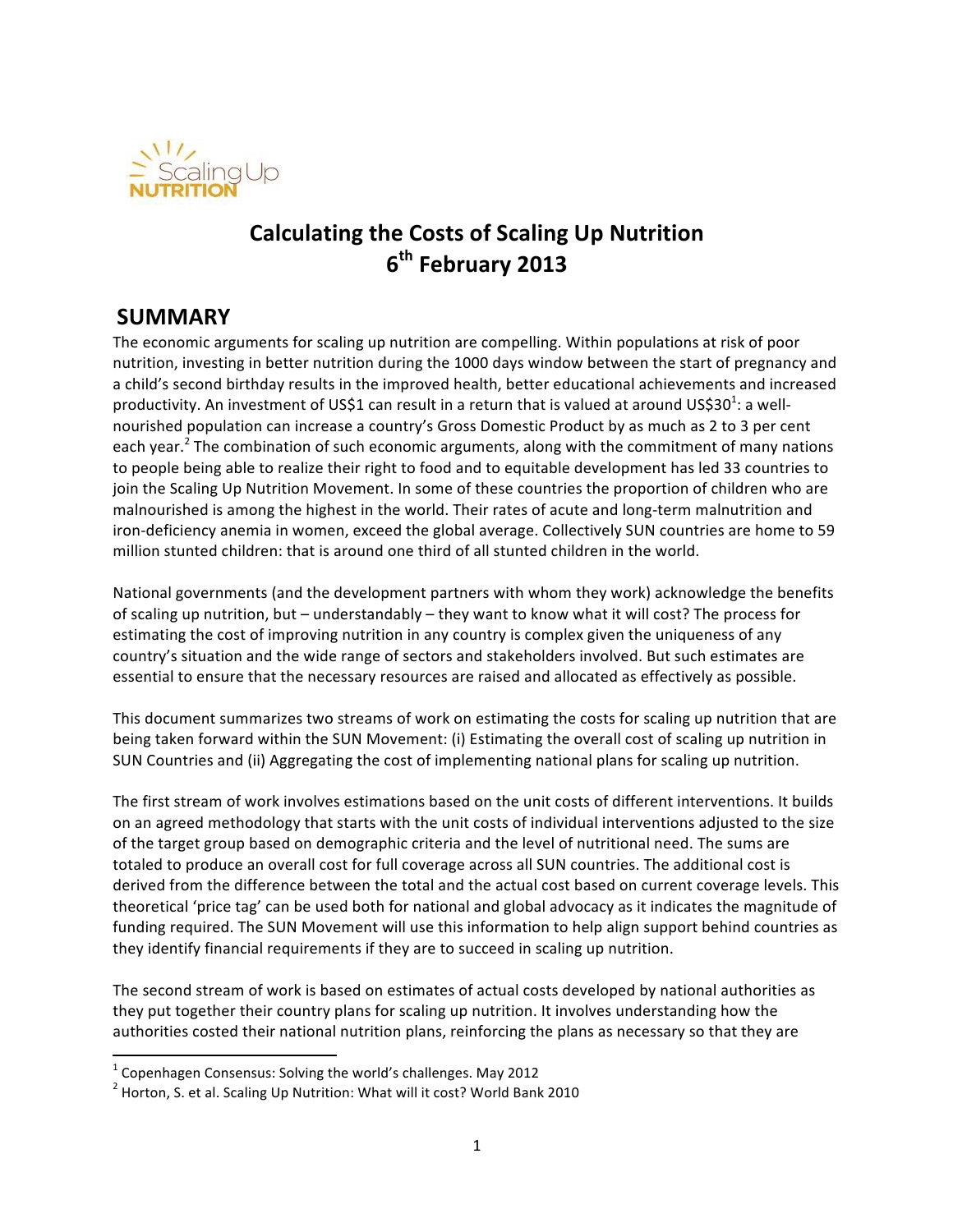comparable and then aggregating the costs of common elements across different national plans. By working closely with countries who already have such plans, the SUN Movement Secretariat expects to assist with the process of identifying gaps in the finance available for implementation. Technical expertise will be made available in response to requests – from national authorities – for help to develop or reinforce the costing of national plans and calculation of financing gaps.

### **Estimating the cost of scaling up nutrition**

Malnutrition is best reduced through a combination of specific nutrition interventions and nutritionsensitive approaches to development. The World Bank has previously calculated the cost of scaling up a set of specific nutrition interventions in its 2008 publication 'Scaling Up Nutrition: What will it Cost?'<sup>3</sup> Using similar methods but adapting them to the current context, the SUN Movement Secretariat is estimating the cost of scaling up 10 specific nutrition interventions in the 33 SUN countries for identified groups within the population. The calculations cover four groups of actions:

1. Support for nutritious behaviours at community level, focusing particularly on breast feeding and infant feeding practices for mothers and all children under 2 years;

2. Provision of micronutrients and de-worming medications for pregnant women and children together with iron food fortification of main staples for general population;

3. Enrichment of the nutrient density within the diets of children aged between 6 and 23 months; 

4. Management of children below 5 years of age with acute malnutrition.

The definitions of programmes to be included in each of the four groups has not yet been finalized but initial estimates suggest that the total cost of implementing the same set of 10 interventions within 33 SUN countries is approximately US \$5.7 billion per year. This is the equivalent of 0.3% per cent of the collective GDP of the 33 SUN countries. Overall, 39% of the estimated cost is for programmes to manage malnutrition (such as CMAM). 61% of the cost is for programmes and actions that prevent malnutrition. But the actual cost, as well as the distribution of costs, varies across countries as rates of acute malnutrition vary hugely. For example, in a country with a high level of acute malnutrition, more than 60% of costs are for CMAM. In a country with a low level of acute malnutrition as little as 3% of the cost would go to CMAM.

These estimates were used to estimate the  $cost$  – per new-born child - of preventing the emergence of chronic under-nutrition (stunting) by the age of two. The cost of implementing each group of actions in the period between pregnancy and age two was calculated and then averaged to produce an estimate for each new-born child. The total cost of specific actions needed to prevent chronic under-nutrition in the period up to a child's second birthday is estimated at just under US\$100. This includes US\$ 75 (range US\$ 67-95) for preventive actions only and US\$ 86 (range US\$ 71-111) for the combination of prevention and the capacity to cure acute malnutrition.

These calculations do not yet capture the costs associated with making development **nutrition-sensitive** - devising and implementing strategies to address the underlying causes of poor -nutrition across a range of sectors (education, agriculture, public health, employment and social protection). The empowerment of women is the foundation of nutrition-sensitive development. Preliminary work has shown the SUN Movement Secretariat the need for a managed process to establish key parameters for nutrition-sensitive approaches within different settings, and to estimate their costs.

<u> 1989 - Johann Stein, fransk politiker (d. 1989)</u>

 $3$  Horton, S. et al. Scaling Up Nutrition: What will it cost? World Bank 2010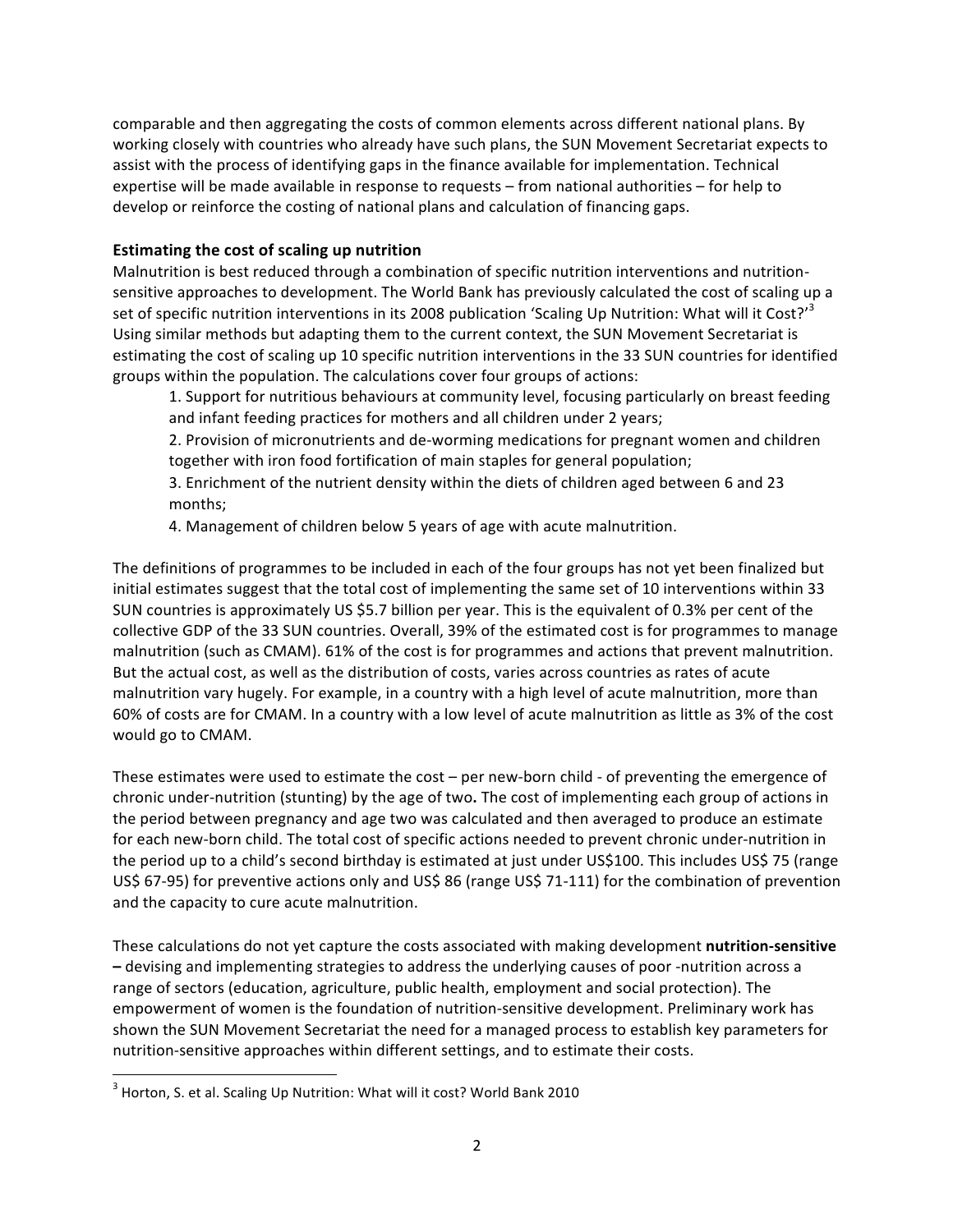The estimation of investments needed to implement nutrition-sensitive approaches starts with an analysis of what is needed, how it might be implemented and what it costs. Needs include **equitable** access to the source foods needed to ensure that all women and young children in the SUN countries have the right diet, that they have sustainable livelihoods with decent baby-friendly work and sufficient income to support their family needs, that they can access clean water and sanitation. The overall estimated cost for nutrition-sensitive development will include the 10 specific nutrition interventions for which costs have already been estimated. The SUN Movement Secretariat will ensure that officials within SUN countries can access technical support to help them establish the key parameters needed to devise nutrition-sensitive strategies for different sectors, and estimate both the capacities and costs needed to implement them. This involves agreeing the parameters for nutrition-sensitive approaches across the sectors, defining the groups who would benefit from them, establishing the desired coverage levels for their implementation and then estimating what is needed to achieve this coverage (as well as the cost).

#### **Estimating costs of national plans for improved nutrition**

SUN countries are at different stages of developing and then costing their national plans for improved nutrition. Because many different groups are involved in implementing national nutrition plans they have the greatest value if they receive high level endorsement from different parts of Government and their implementing partners. Agreement around a single set of results – a *common results framework (CRF)* serves as the basis for developing, aligning and securing approval for plans which cover all relevant parts of government and do so in ways that involve other stakeholders. An agreed CRF enables multiple stakeholders – including different government ministries and external partners - to work towards common goals (or set of results) for the improvement of people's nutrition and to agree how responsibility for implementation and the achievement of results will be shared by different sectors. A single nutrition plan is then negotiated - on the basis of the CRF – and costed in a way that is meaningful for all. It reflects the overall financial needs for successful implementation and the funds committed both by relevant government sectors and non-government actors. National nutrition plans ideally have the following common features:

- Expected result for improvement of people's nutrition status;
- Defined populations in which these improvements will be seen
- Interventions necessary to achieve the results and clear indications on the current coverage level and on the goal coverage
- Identified responsibilities of line Ministries and sectors within Government for implementing the interventions
- The roles and responsibilities of non-government partners
- A shared framework for performance monitoring and evaluation
- A matrix of costs which identifies the contribution of Government (including human resources) and of other implementers.

In practice, different methods are used by stakeholders to calculate the costs of implementation: the challenge is to ensure that calculation methods are consistent and reflect best practice.

With regard to developing their national nutrition plans on the basis of the CRF, SUN countries are at different stages. They can be divided into two main groups. The first group is the countries that have already developed and negotiated their national nutrition plans across Government sectors and partners and had them endorsed at high level. These countries are usually ready to scale up: some are implementing their scale-up plans. Endorsed national nutrition plans may vary significantly in their